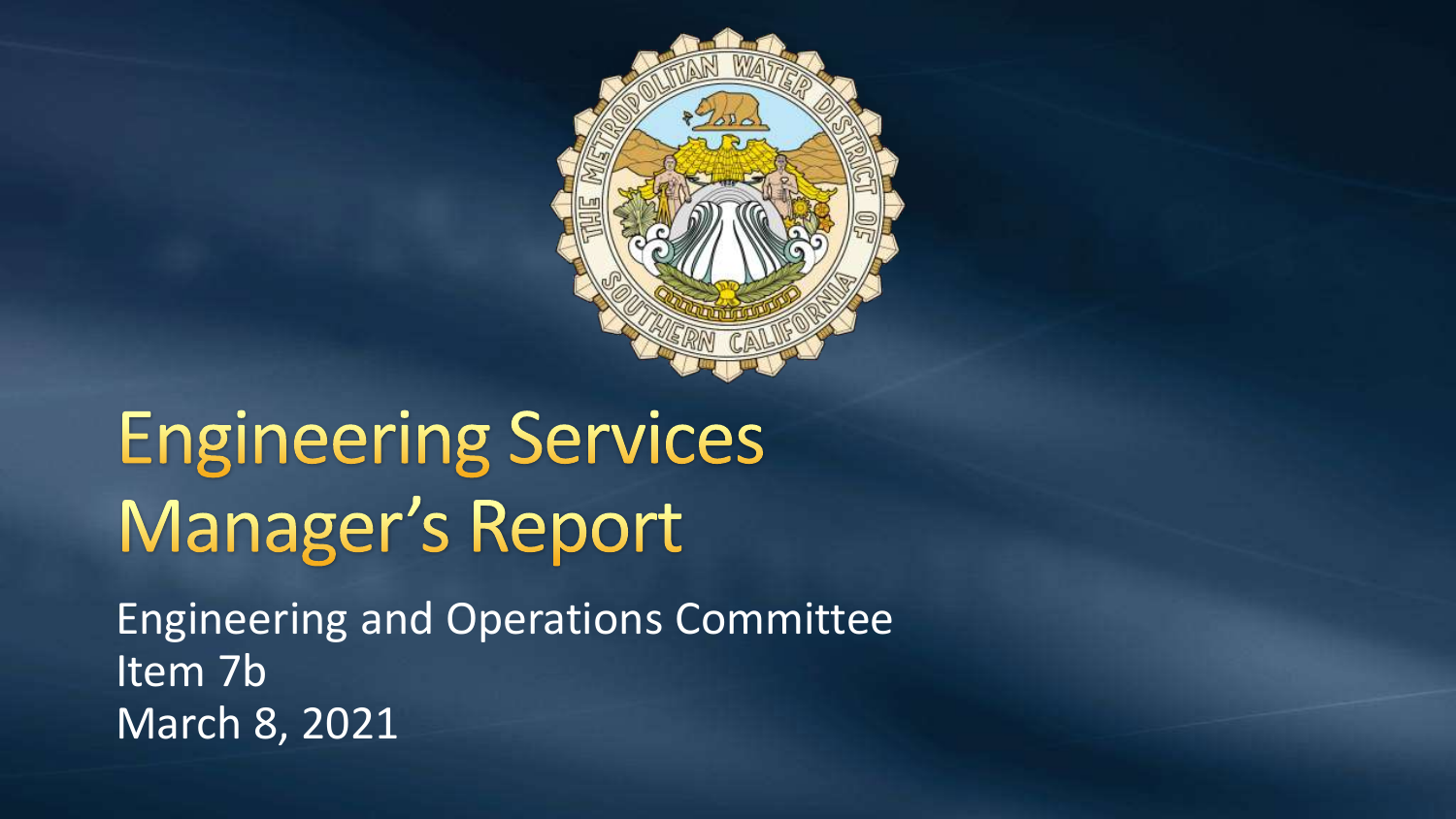#### **Construction and Procurement Contracts** January 2021

| <b>Construction &amp; Procurement Contracts Through January 2021</b> |        |
|----------------------------------------------------------------------|--------|
| Number of Contracts at end of January 2021                           | 40     |
| Total Bid Amount of Contracts in Progress at end of January 2021     | \$392M |
| <b>Contracts Awarded in January 2021</b>                             |        |
| Contracts With Notice To Proceed Issued in January 2021              | O      |
| Contracts Completed in January 2021                                  |        |
| <b>Contract Gross Earnings in January 2021</b>                       | \$9.6M |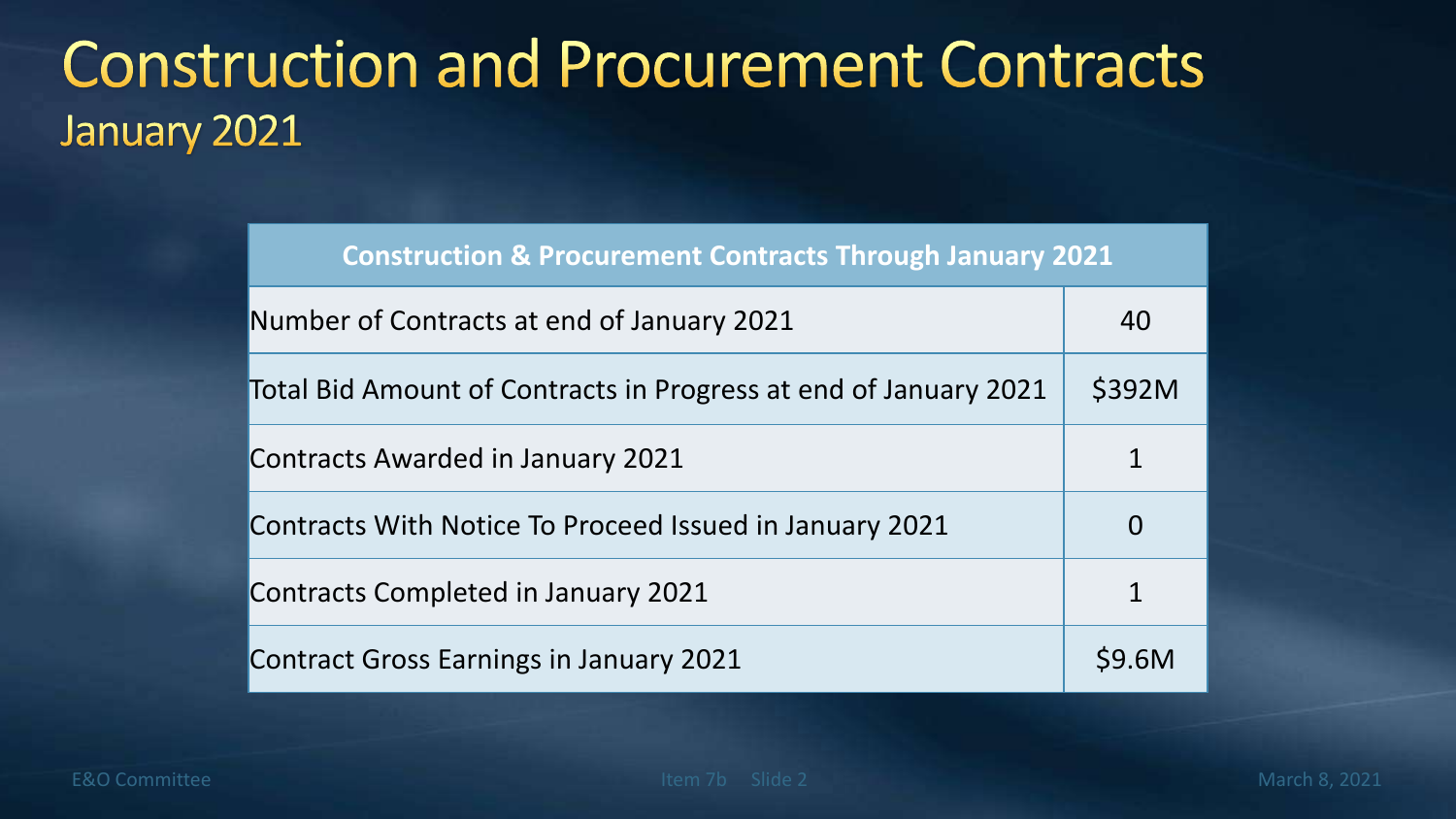### **Installation of New CRA Radial Gates**



Preparing channel for gate installation **Installation Installation of new gate guide plates** 



E&O Committee **Item 7b** Slide 3 March 8, 2021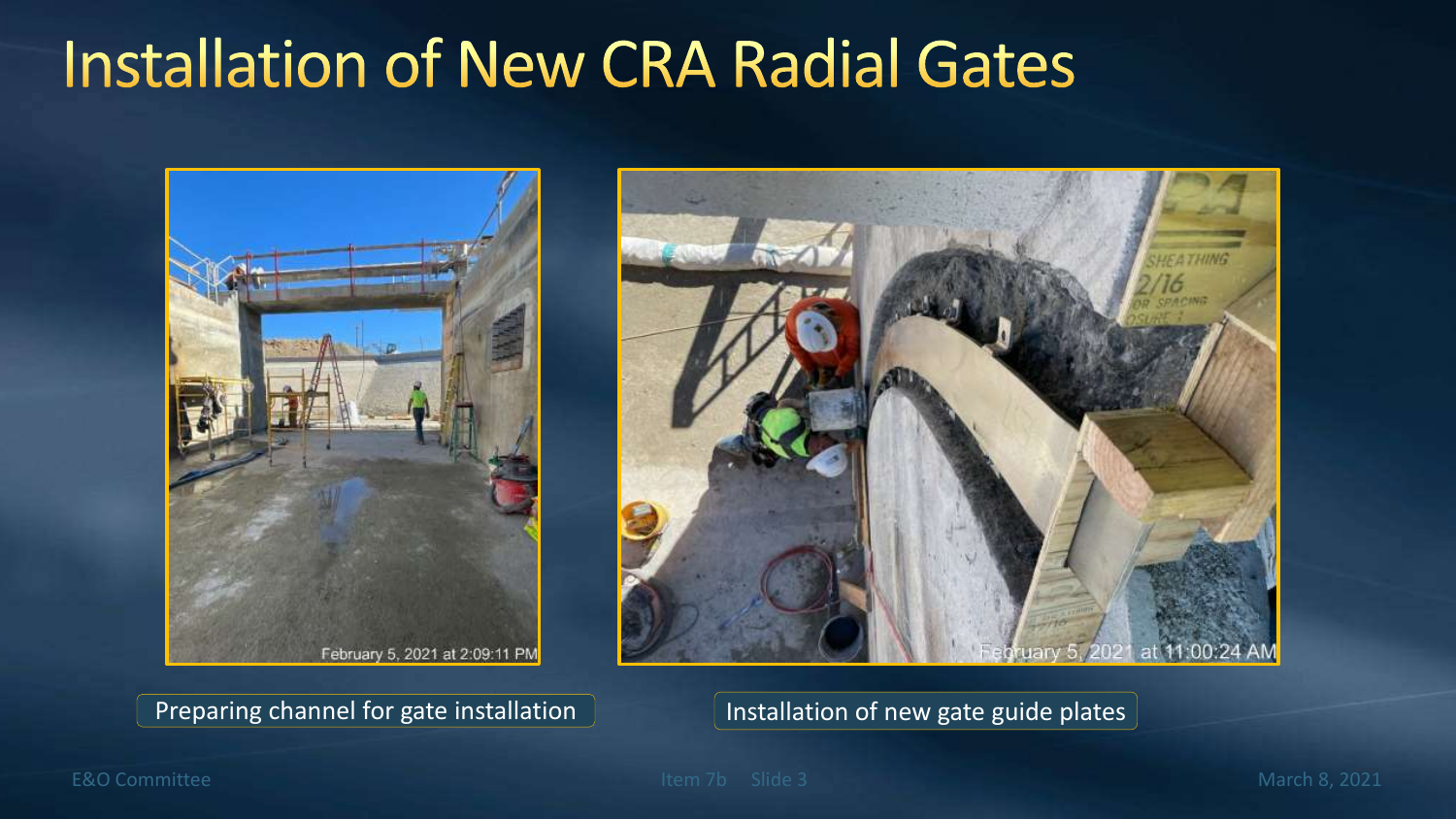### **Installation of New CRA Radial Gates**



#### Installed Radial Gate (canal side) Radial Gate Installation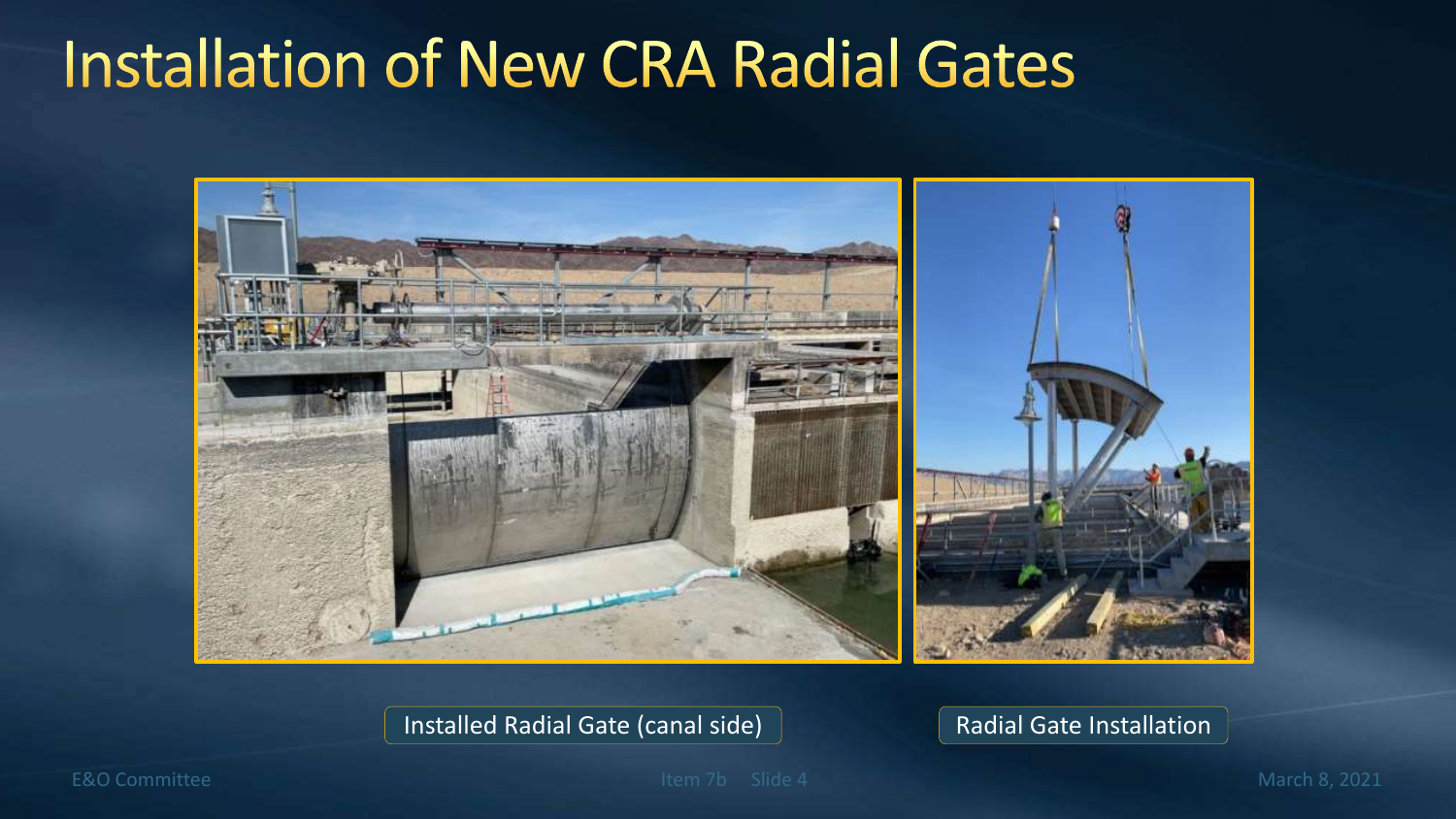### **CRA Discharge Couplings Project**



Night shutdown work at Intake Pump Plant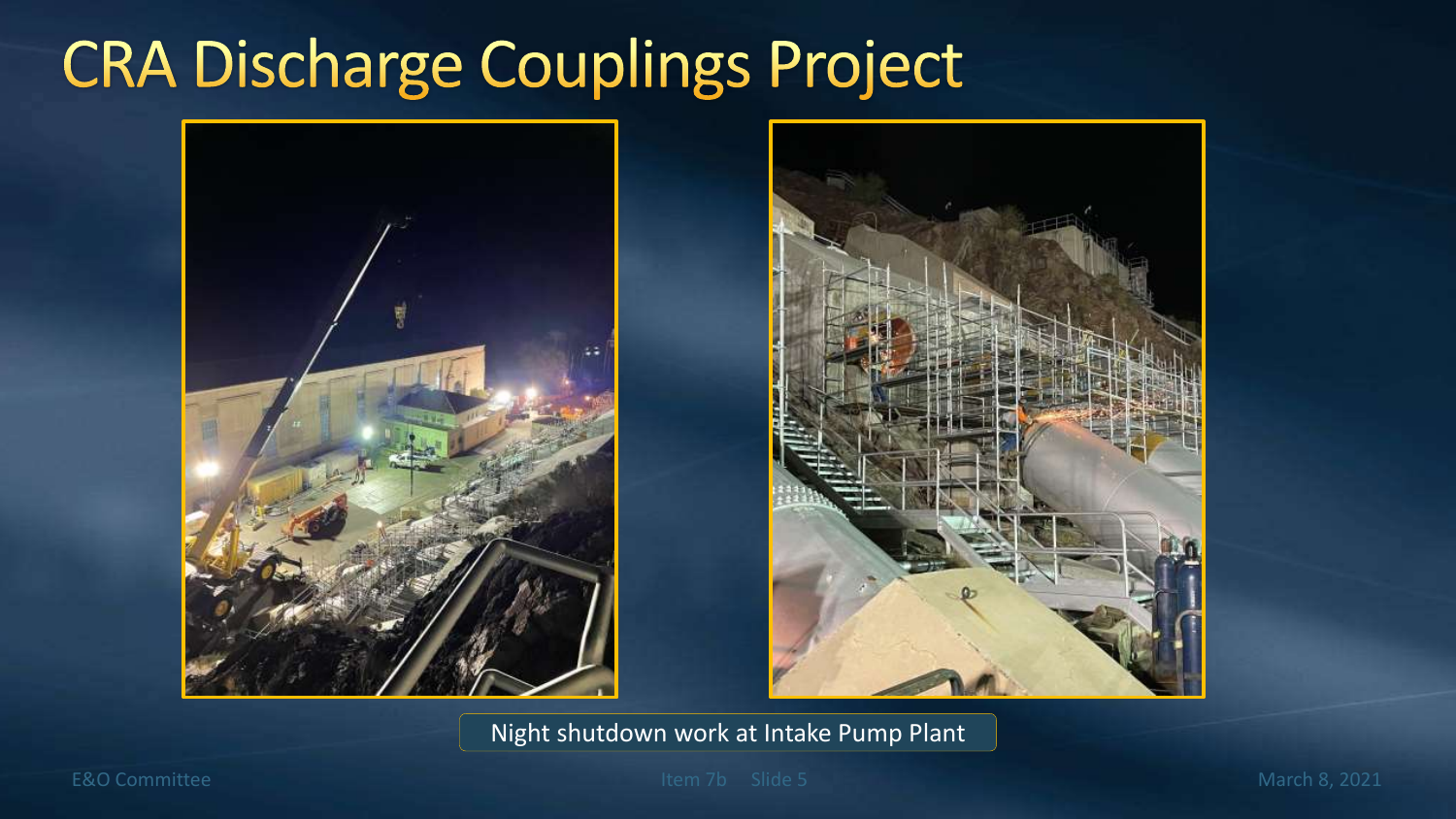### **CRA Discharge Couplings Project**





Installation of new Discharge Coupling Test fitting of new Isolation Bulkhead

#### E&O Committee **Item 7b** Slide 6 March 8, 2021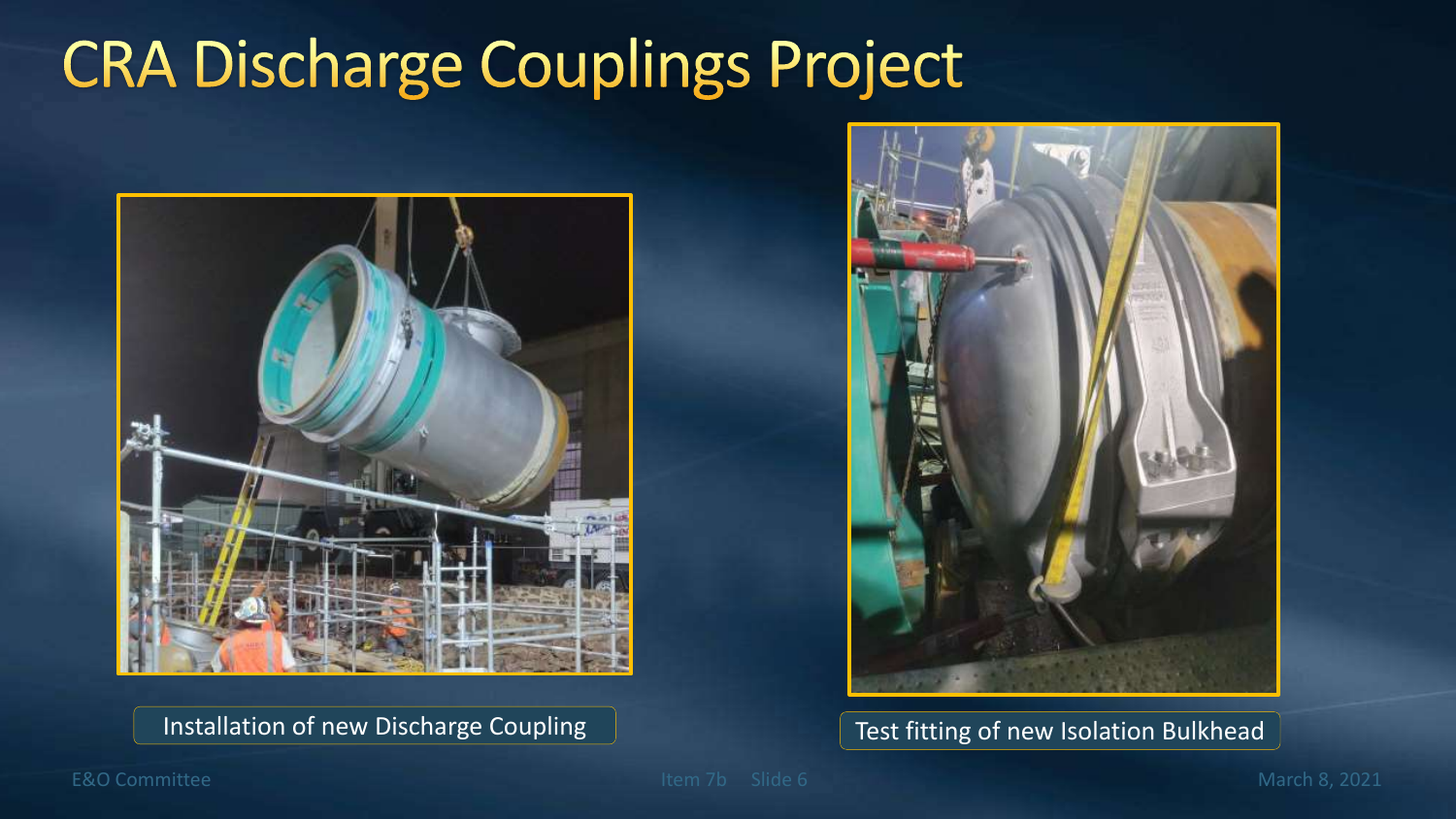## Career Launch Program 2020/21

- Six-month duration
- 33 participants
- **Consisted of 6 modules**
- **Conducted in virtual** environment
- **•** Virtual networking events

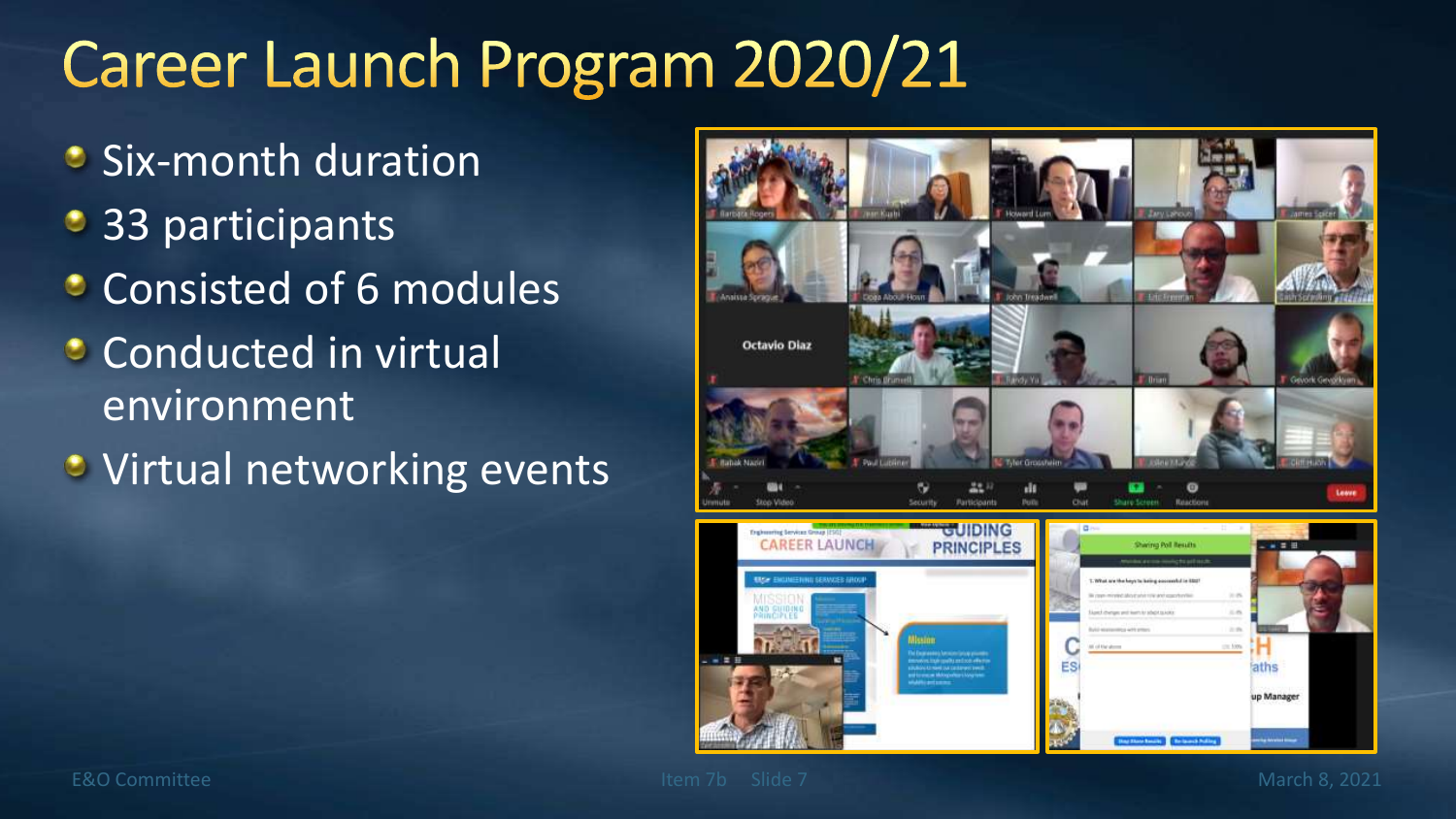## Career Launch Program 2020/21

- $\bullet$ Final Survey Comments:
	- "I enjoyed having onsite technical staff explain the group's various operational responsibilities in detail."
	- "The hosts were very knowledgeable and engaging. I enjoyed getting to know all the managers, and fellow new hires."
	- "I appreciated being able to see Metropolitan in the big picture, while learning about different programs, and what each unit/team does."
	- "I liked the breadth of topics covered to get us newer employees oriented to ESG, from ESG's organizational structure to how we treat our water."
	- "The program helped me learn where to find different resources and who to go to with specific questions."
	- "The team did a great job pivoting to an online environment."